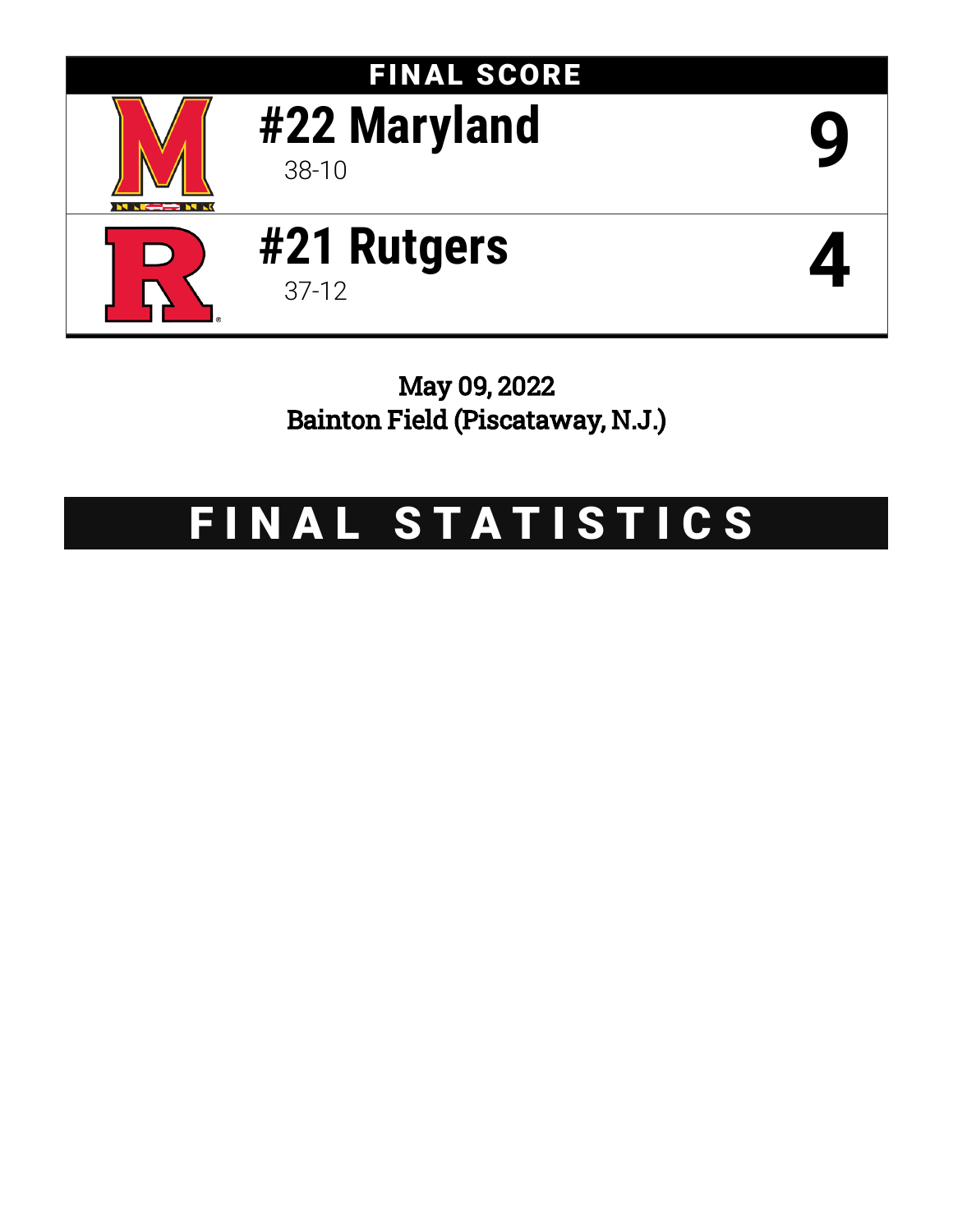## **Official Box Score - Final Maryland at Rutgers 5/9/2022 at Bainton Field (Piscataway, N.J.)**



#### **Maryland 9 (38-10)**

#### **Rutgers 4 (37-12)**

| #  | Player                  | Pos            | ab             | r | h rbi bb     |   |              |   | k po |    | a lob | #  | <b>Player</b>    |          |   | Pos            | ab           |          |   |   | h rbi bb |            | k po |   | a lob |
|----|-------------------------|----------------|----------------|---|--------------|---|--------------|---|------|----|-------|----|------------------|----------|---|----------------|--------------|----------|---|---|----------|------------|------|---|-------|
| 27 | Shliger, L              | C              | 4              |   |              | 0 | 0            | 0 | 10   |    |       | 26 | Lasko            |          |   | сf             | 4            |          |   |   |          |            | 6    | 0 |       |
| 3  | Alleyne, C              | cf             | $\overline{4}$ |   |              | 4 | 0            |   | 3    | 0  | 0     | 5  | <b>DiGeorgio</b> |          |   | SS             | 4            | O        |   |   | 0        |            |      | 3 |       |
| 34 | Lorusso, N              | 3b             | 5.             | 0 | 0            | 0 | 0            |   | 0    | 0  | 0     | 23 | Cimillo          |          |   | dh             | 3            | $\theta$ |   |   |          |            |      | 0 |       |
| 6  | Shaw, M                 | <b>SS</b>      |                |   |              |   |              | 0 | 3    | 2  | 1     | 28 | <b>Brito</b>     |          |   | 1 <sub>b</sub> | 3            |          |   |   |          |            | 8    | 0 |       |
| 14 | Schreffler, T           | rf             | 5.             | 0 | 0            | 0 | $\Omega$     | 0 |      |    |       | 3  | Sleight          |          |   | lf             | 4            | 0        | 0 |   |          |            |      | 0 |       |
| 4  | Costes, M               | 1 <sub>b</sub> | 4              |   | 2            |   | <sup>0</sup> | 0 | 9    |    | 0     | 7  | Santa Maria      |          |   | 3 <sub>b</sub> | 4            | 0        | 0 | 0 | 0        |            | 2    | 3 | 2     |
| 41 | Zmarzlak, B             | lf             |                |   |              |   |              |   | 0    |    | 0     | 44 | KurodaGrauer     |          |   | 2 <sub>b</sub> | 4            |          |   |   |          |            | 3    | 2 |       |
| 23 | Petrutz, I              | dh             | 3              | 0 | 0            | 0 |              |   | 0    | 0  |       | 22 | Schiekofer       |          |   | rf             | 3            |          |   |   |          |            | 0    | 0 |       |
| 8  | Keister, K              | 2b             |                | 3 |              | 2 |              | 0 | 0    | 5  | 0     |    | Axelson          |          |   | c              |              |          |   |   |          |            |      | 0 |       |
|    | <b>Totals</b>           |                | 34             | 9 | 9            | 9 | 4            | 5 | 27   | 10 | 5     | 14 | Callaghan        |          |   | ph             | O.           |          |   |   |          |            |      | 0 |       |
|    |                         |                |                |   |              |   |              |   |      |    |       | 16 | Shockley         |          |   | с              | 0            |          |   |   |          |            |      | 0 |       |
|    |                         |                |                |   |              |   |              |   |      |    |       | 8  | Nyisztor         |          |   | ph             | $\mathbf{1}$ |          |   | 0 |          |            | 0    | 0 | 0     |
|    |                         |                |                |   |              |   |              |   |      |    |       |    | <b>Totals</b>    |          |   |                | 32           | 4        | 5 | 4 | 4        | 10         | 27   | 9 | -6    |
|    | <b>Score by Innings</b> |                |                | 1 | $\mathbf{2}$ |   | 3            |   | 4    |    | 5     | 6  |                  | 8        | 9 |                | R            |          | н |   | Е.       | <b>LOB</b> |      |   |       |
|    | Maryland                |                |                | 0 | 1            |   | 1            |   | 2    |    |       |    | $\Omega$         | $\Omega$ | 3 |                | 9            |          | 9 |   | 0        |            | 5    |   |       |
|    | Rutgers                 |                |                | 0 | 1            |   | 0            |   | 0    |    |       | 0  | 2                | 0        | 0 |                | 4            |          | 5 |   | 2        |            | 6    |   |       |

*E* - Santa Maria ; Portnoy ; *DP* - Maryland 0; Rutgers 3.

*RBI* - Alleyne, C 4 (61) ; Shaw, M (44) ; Costes, M (41) ; Zmarzlak, B (31) ; Keister, K 2 (34) ; DiGeorgio 2 (46) ; Brito (63) ; KurodaGrauer (32) ; *2B* - Shliger, L (15) ; *HR* - Alleyne, C (17) ; Shaw, M (13) ; Costes, M (14) ; Zmarzlak, B (12) ; Keister, K (7) ; Brito (14) ; KurodaGrauer (4) ; *KL* - Lorusso, N ; DiGeorgio ; Cimillo ; Schiekofer ; Axelson ; *HBP* - Shliger, L (16) ; Petrutz, I (1) ; Lasko (6) ; *SF* - Alleyne, C (6) ; *GDP* - Shaw, M ; Schreffler,T ; *LOB* - Maryland 5; Rutgers 6.

| <b>UMD</b>  |        |  |                   |                | iphrerbbk bfab      |    | np  | RU           |         |  |                   |     |                   | iphrerbbk bfab np      |      |
|-------------|--------|--|-------------------|----------------|---------------------|----|-----|--------------|---------|--|-------------------|-----|-------------------|------------------------|------|
| 42 Dean, N  |        |  |                   |                | 6.0 3 2 2 2 9 24 21 |    | 105 | 21 Bello     |         |  |                   |     |                   | 3.1 5 4 4 0 1 15 14 50 |      |
| 22 Heine, S |        |  | $0.1 \t0 \t2 \t2$ |                | 20 3                |    |     | 27 Sinibaldi |         |  | 0.2 1 1 1 1 1 1 4 |     |                   | $\sim$ 3               | 19   |
| 28 Falco, D | 22 2 0 |  | $\overline{0}$    | 0 <sub>1</sub> | 10                  | 10 | 41  | 18 Stanavich |         |  |                   |     | 3.0 2 1 1 1 2 1 2 | 9 54                   |      |
|             |        |  |                   |                |                     |    |     | 34 Portnov   |         |  |                   |     | 1.0 1 3 2 1 1 7   |                        | 6 22 |
|             |        |  |                   |                |                     |    |     | 37 Mazza     | 1.0 0 0 |  |                   | 1 O |                   |                        | - 9  |

Win - Dean, N(4-2). Loss - Bello(4-1). Save - Falco, D (2).

*HB* - Dean, N (3) ; Bello (1) ; Stanavich (3) ; SFA - Stanavich ; PB - Shliger, L;

*Inherited runners/scored* - Falco, D 2/2; Stanavich 2/1; *Groundouts/Flyouts* - Dean, N 3/6; Heine, S 1/0; Falco, D 6/1; Bello 1/7; Sinibaldi 1/0; Stanavich 2/4; Portnoy 1/1; Mazza 2/0; *PItches/strikes* - Dean, N 105/63; Heine, S 11/2; Falco, D 41/27; Bello 50/35; Sinibaldi 19/8; Stanavich 54/32; Portnoy 22/14; Mazza 9/4;

Umpires - HP: Sal Giacomantonio; 1B: Steven Leonardo; 2B: Donald Goller; 3B: James Muhleck. Start: 1:02 pm. Duration: 2:49. Attendance: 651 Weather: 64, sunny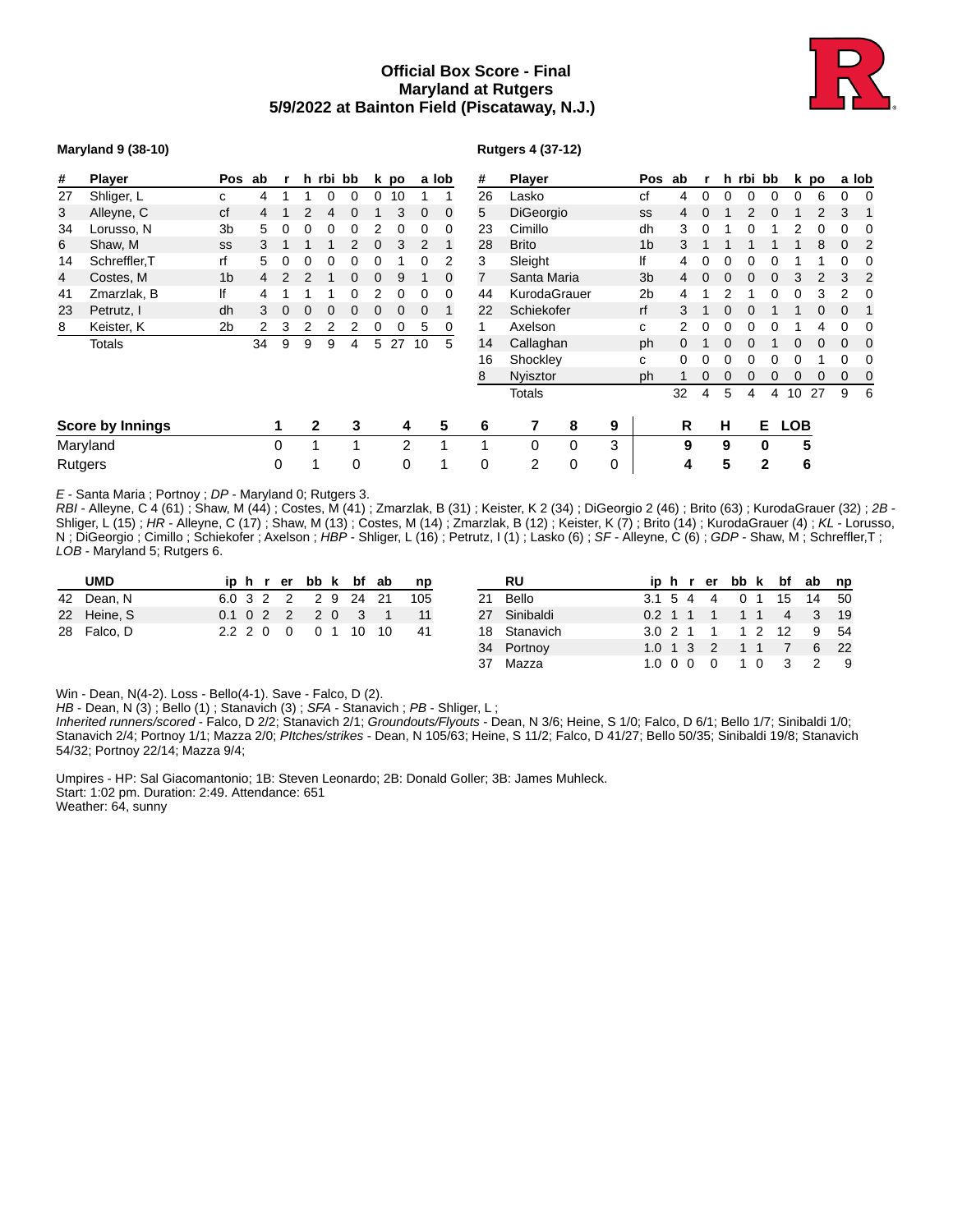

**This Inning R H E L** UMD 1 1 0 0<br>RU 1 2 0 1 RU 1 2 0 1

| <b>Score by Innings</b> |  | $\overline{\mathbf{3}}$ | $\mathbf{A}$ | 5 |  | -8 | 9 | $\mathbf R$ | $H$ and $H$ | E LOB |
|-------------------------|--|-------------------------|--------------|---|--|----|---|-------------|-------------|-------|
| Maryland                |  |                         |              |   |  |    |   |             | -9          | - 5   |
| Rutgers                 |  |                         |              |   |  |    |   |             | b.          | - 6   |

#### **Maryland starters:**

27/c/Shliger, L; 3/cf/Alleyne, C; 34/3b/Lorusso, N; 6/ss/Shaw, M; 14/rf/Schreffler,T; 4/1b/Costes, M; 41/lf/Zmarzlak, B; 23/dh/Petrutz, I; 8/2b/Keister, K; 42/p/Dean, N;

#### **Rutgers starters:**

26/cf/Lasko; 5/ss/DiGeorgio; 23/dh/Cimillo; 28/1b/Brito; 3/lf/Sleight; 7/3b/Santa Maria; 44/2b/KurodaGrauer; 22/rf/Schiekofer; 1/c/Axelson; 21/p/Bello;

| 1st Inning                                                                        |             |     |         |            |
|-----------------------------------------------------------------------------------|-------------|-----|---------|------------|
| Top of 1st - UMD batting                                                          | This Inning |     | R H E L |            |
| Shliger, L hit by pitch (0-1 K).                                                  | UMD         |     |         | $0\quad 1$ |
| Alleyne, C singled to right center (3-2 BSBBFFFF); Shliger, L advanced to second. | RU          | n n |         | $0\quad 0$ |
| Lorusso, N flied out to If (0-0).                                                 |             |     |         |            |
| Shaw, M grounded into double play ss to 1b (2-1 FBB); Alleyne, C out on the play. |             |     |         |            |

Bottom of 1st - RU batting

Lasko grounded out to ss (1-2 KSBFF). DiGeorgio grounded out to 2b (0-0). Cimillo struck out looking (1-2 KFBK).

#### **2nd Inning**

Top of 2nd - UMD batting Schreffler,T fouled out to 3b (0-1 K). Costes, M flied out to cf  $(0-1 K)$ . **Zmarzlak, B homered to center field, RBI (1-0 B).** Petrutz, I popped up to 3b (0-2 KF).

Bottom of 2nd - RU batting

**Brito homered to left center, RBI (1-1 KB).** Sleight popped up to ss (1-0 B). Santa Maria struck out swinging (2-2 BKFBS). KurodaGrauer singled up the middle (1-2 KBS). Schiekofer flied out to cf (0-1 K).

| 3rd Inning                                          |             |  |         |                |
|-----------------------------------------------------|-------------|--|---------|----------------|
| Top of 3rd - UMD batting                            | This Inning |  | R H E L |                |
| Keister, K homered to right center, RBI (2-2 BFBF). | UMD         |  |         | $\overline{0}$ |
| Shliger, L flied out to cf (0-1 F).                 | RU          |  |         | $\overline{0}$ |
| Alleyne, C struck out swinging (0-2 SKS).           |             |  |         |                |
| Lorusso, N popped up to 1b (1-2 BKS).               |             |  |         |                |

Bottom of 3rd - RU batting Axelson struck out looking (1-2 BFFK). Lasko grounded out to 2b (3-2 FKBBB). DiGeorgio lined out to ss (2-2 BKKB).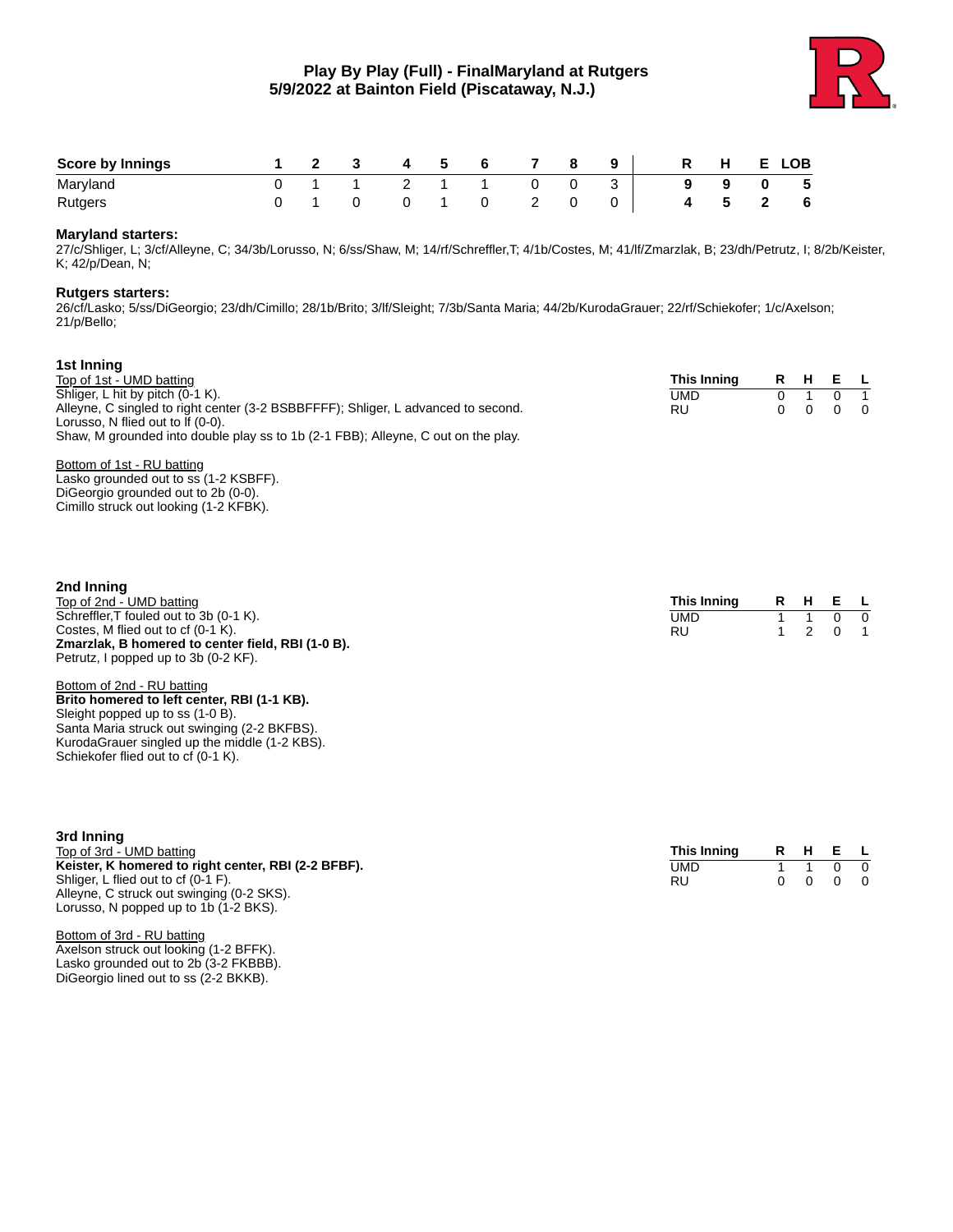**4th Inning** Top of 4th - UMD batting **Shaw, M homered to center field, RBI (2-0 BB).** Schreffler, T flied out to cf (2-2 KBBSF). **Costes, M homered to center field, RBI (1-0 B).** *Sinibaldi to p for Bello.* Zmarzlak, B struck out swinging (3-2 BBKFBS). Petrutz, I grounded out to  $p(1-0 B)$ .

| This Inning | R |  |  |
|-------------|---|--|--|
| UMD         |   |  |  |
| RU          |   |  |  |

Bottom of 4th - RU batting Cimillo walked (3-1 BFBBB). Cimillo advanced to second on a passed ball. Brito struck out swinging (3-2 BSKBBFS). Sleight flied out to rf to right center (3-2 SBFBBF); Cimillo advanced to third. Santa Maria struck out swinging (2-2 KBKBS).

| 5th Inning                                                                                               |             |         |             |  |
|----------------------------------------------------------------------------------------------------------|-------------|---------|-------------|--|
| Top of 5th - UMD batting                                                                                 | This Inning | R H E L |             |  |
| Keister, K walked (3-1 BBFBB).                                                                           | UMD         | 1 1     | $0 \quad 2$ |  |
| Shliger, L doubled down the rf line (3-2 BBFBF); Keister, K advanced to third.                           | RU.         | 1 1 0 1 |             |  |
| Stanavich to p for Sinibaldi.                                                                            |             |         |             |  |
| Alleyne, C flied out to cf to right center, SF, RBI (3-1 FBBB); Shliger, L advanced to third; Keister, K |             |         |             |  |
| scored.                                                                                                  |             |         |             |  |

#### Lorusso, N struck out looking (0-2 KSFK). Shaw, M walked (3-2 SSBFBBB). Schreffler, T grounded out to ss (2-2 BBKF).

Bottom of 5th - RU batting **KurodaGrauer homered to right center, RBI (1-0 B).** Schiekofer popped up to ss (2-1 KBB). Axelson flied out to cf to right center (1-1 FB). Lasko hit by pitch (3-2 SBFBFB). DiGeorgio struck out looking (2-2 FBBFFK).

| 6th Inning                                                                                                 |             |    |      |     |             |
|------------------------------------------------------------------------------------------------------------|-------------|----|------|-----|-------------|
| Top of 6th - UMD batting                                                                                   | This Inning | R. | . н. | E L |             |
| Costes, M singled to left field (1-2 SBSF).                                                                | UMD         |    |      |     |             |
| Zmarzlak, B flied out to cf (2-0 BB).                                                                      | RU.         |    |      |     | $0 \quad 1$ |
| Petrutz, I hit by pitch (0-1 K); Costes, M advanced to second.                                             |             |    |      |     |             |
| Keister, K singled through the left side, RBI (1-0 B); Petrutz, I advanced to second; Costes, M<br>scored. |             |    |      |     |             |
| Shliger, L lined into double play ss to 2b (2-2 KBBK); Petrutz, I out on the play.                         |             |    |      |     |             |
| Bottom of 6th - RU batting                                                                                 |             |    |      |     |             |
| Cimillo struck out swinging (1-2 KBSS).                                                                    |             |    |      |     |             |

Cimillo struck out swinging (1-2 KBSS). Brito walked (3-1 BKBBB). Sleight struck out swinging (2-2 KBBSS). Santa Maria struck out swinging (0-2 FSS).

| 7th Inning                                                                                   |             |               |          |          |               |
|----------------------------------------------------------------------------------------------|-------------|---------------|----------|----------|---------------|
| Top of 7th - UMD batting                                                                     | This Inning | R             | H        | Е        |               |
| Alleyne, C popped up to 2b (3-2 BBBKFF).                                                     | <b>UMD</b>  | 0             | $\Omega$ | $\Omega$ |               |
| Lorusso, N struck out swinging (1-2 FSBS).                                                   | <b>RU</b>   | $\mathcal{P}$ | 2        | 0        | $\mathcal{P}$ |
| Shaw, M grounded out to 2b (2-2 BKBK).                                                       |             |               |          |          |               |
| Bottom of 7th - RU batting                                                                   |             |               |          |          |               |
| Heine, S to p for Dean, N.                                                                   |             |               |          |          |               |
| KurodaGrauer grounded out to c (1-0 B).                                                      |             |               |          |          |               |
| Schiekofer walked (3-0 BBBB).                                                                |             |               |          |          |               |
| Callaghan pinch hit for Axelson.                                                             |             |               |          |          |               |
| Callaghan walked (3-1 KBBBB); Schiekofer advanced to second.                                 |             |               |          |          |               |
| Falco, D to p for Heine, S.                                                                  |             |               |          |          |               |
| Lasko grounded out to p (1-0 B); Callaghan advanced to second; Schiekofer advanced to third. |             |               |          |          |               |
| DiGeorgio singled down the rf line, 2 RBI (2-2 BKBF); Callaghan scored; Schiekofer scored.   |             |               |          |          |               |
| Cimillo singled to center field (1-2 FKB); DiGeorgio advanced to third.                      |             |               |          |          |               |

Brito grounded out to 2b (2-2 KBBF).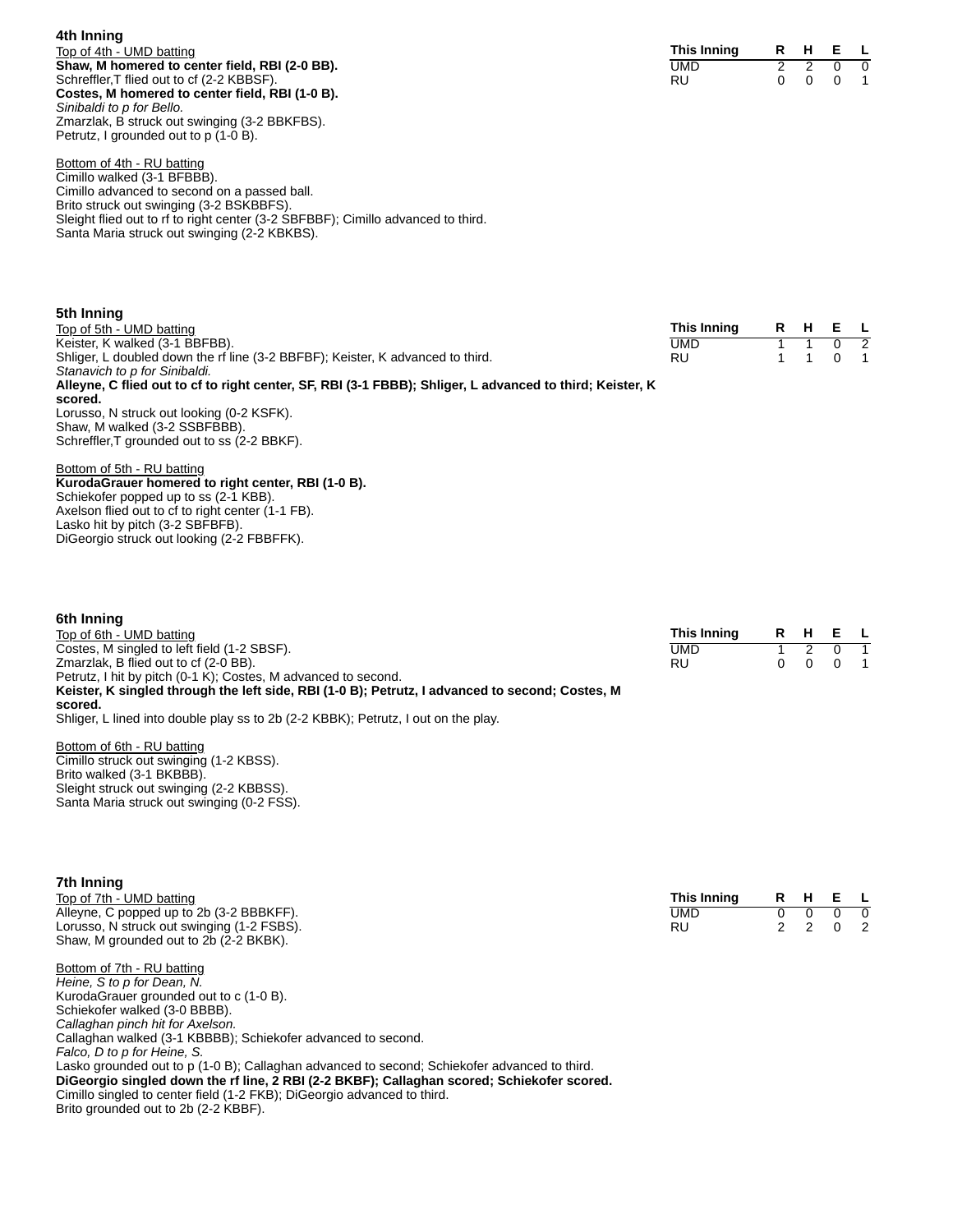**8th Inning** Top of 8th - UMD batting *Shockley to c for Callaghan. Portnoy to p for Stanavich.* Schreffler, T reached on a throwing error by 3b (1-1 BK). Costes, M flied out to cf (0-0). Zmarzlak, B struck out swinging (0-2 KKS). Petrutz, I grounded out to 3b (0-2 KF).

Bottom of 8th - RU batting Sleight out at first 1b to p (1-2 KBF). Santa Maria grounded out to 2b (2-2 KKBB). KurodaGrauer grounded out to ss (2-2 KKBB).

**9th Inning**

| Top of 9th - UMD batting                                                                                   | This Inning | R. | E. | $\blacksquare$ |
|------------------------------------------------------------------------------------------------------------|-------------|----|----|----------------|
| Keister, K walked (3-0 BBBB).                                                                              | UMD         |    |    | $\Omega$       |
| Shliger, L reached on a fielder's choice to pitcher (1-2 KFB); Keister, K advanced to second on a throwing | <b>RU</b>   |    |    | $\overline{0}$ |
| error by p. advanced to third.                                                                             |             |    |    |                |
| Shliger, L stole second.                                                                                   |             |    |    |                |
| Alleyne, C homered to right field, 3 RBI (2-1 BKB); Shliger, L scored; Keister, K scored, unearned.        |             |    |    |                |
| Mazza to p for Portnoy.                                                                                    |             |    |    |                |
| Lorusso, N grounded out to 3b (0-1 K).                                                                     |             |    |    |                |
| Shaw, M walked (3-0 BBBB).                                                                                 |             |    |    |                |

Schreffler,T grounded into double play 3b to 2b to 1b (1-1 BK); Shaw, M out on the play.

Bottom of 9th - RU batting Schiekofer struck out looking (2-2 FBBKK). *Nyisztor pinch hit for Shockley.* Nyisztor grounded out to 2b (1-2 KKBF). Lasko flied out to cf (0-0).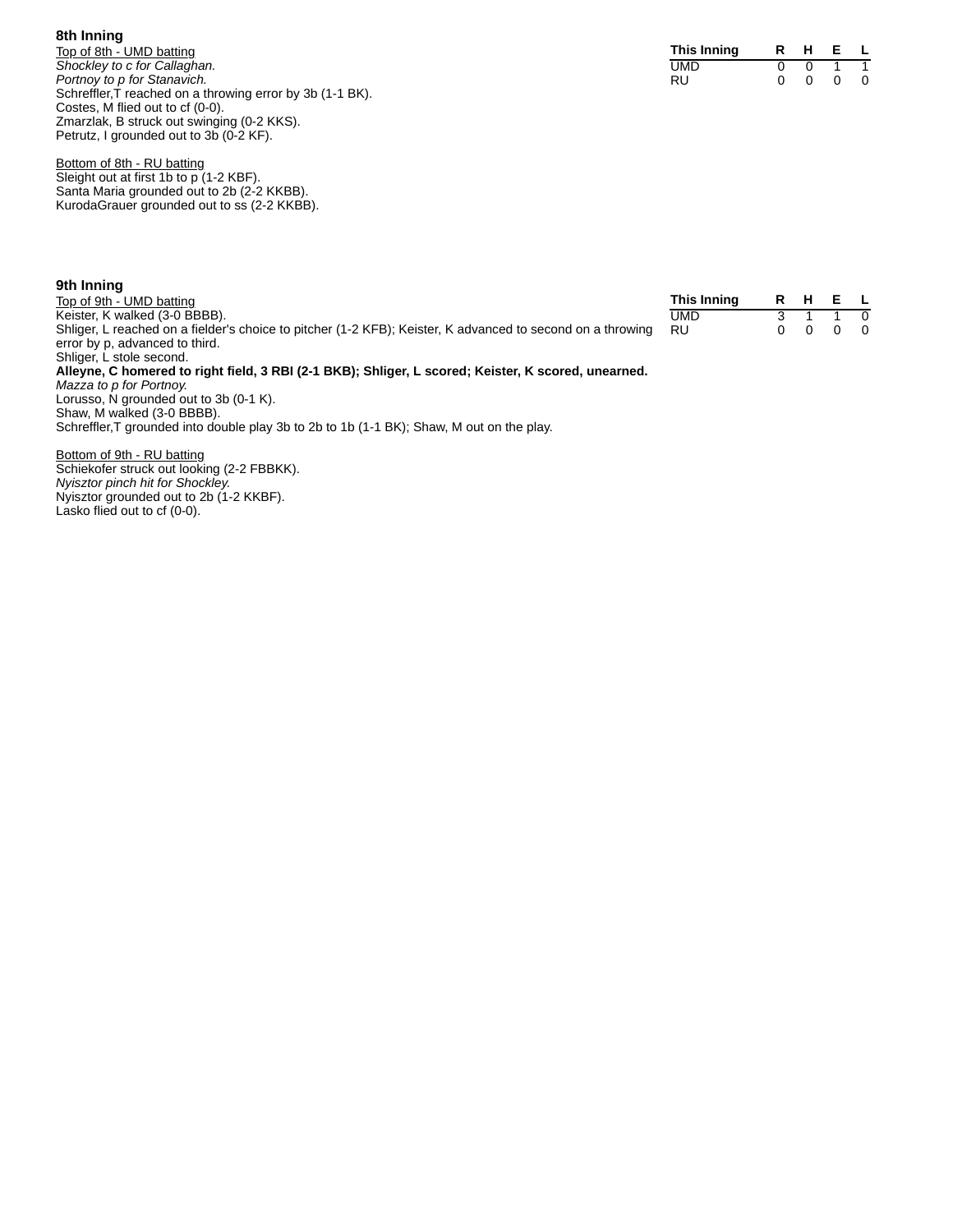## **Scoring Innings - Final Maryland at Rutgers 5/9/2022 at Bainton Field (Piscataway, N.J.)**



| <b>Score by Innings</b> | $1 \quad 2 \quad 3$ | $\overline{4}$ | - 5 | 6 | 78 | 9 <sup>1</sup> |  | R H E LOB |            |   |
|-------------------------|---------------------|----------------|-----|---|----|----------------|--|-----------|------------|---|
| Maryland                |                     | 1 2 1 1        |     |   |    |                |  | - 9       | $0\quad 5$ |   |
| Rutgers                 |                     |                |     |   |    |                |  | 45        |            | 6 |

#### **Maryland starters:**

27/c/Shliger, L; 3/cf/Alleyne, C; 34/3b/Lorusso, N; 6/ss/Shaw, M; 14/rf/Schreffler,T; 4/1b/Costes, M; 41/lf/Zmarzlak, B; 23/dh/Petrutz, I; 8/2b/Keister, K; 42/p/Dean, N;

### **Rutgers starters:**

26/cf/Lasko; 5/ss/DiGeorgio; 23/dh/Cimillo; 28/1b/Brito; 3/lf/Sleight; 7/3b/Santa Maria; 44/2b/KurodaGrauer; 22/rf/Schiekofer; 1/c/Axelson; 21/p/Bello;

Top of 2nd - UMD batting Schreffler,T fouled out to 3b (0-1 K). Costes, M flied out to cf (0-1 K). **Zmarzlak, B homered to center field, RBI (1-0 B).** Petrutz, I popped up to 3b (0-2 KF). 1 R, 1 H, 0 E, 0 LOB.

Bottom of 2nd - RU batting **Brito homered to left center, RBI (1-1 KB).** Sleight popped up to ss (1-0 B). Santa Maria struck out swinging (2-2 BKFBS). KurodaGrauer singled up the middle (1-2 KBS). Schiekofer flied out to cf (0-1 K). 1 R, 2 H, 0 E, 1 LOB.

Top of 3rd - UMD batting **Keister, K homered to right center, RBI (2-2 BFBF).** Shliger, L flied out to cf (0-1 F). Alleyne, C struck out swinging (0-2 SKS). Lorusso, N popped up to 1b (1-2 BKS). 1 R, 1 H, 0 E, 0 LOB.

Top of 4th - UMD batting **Shaw, M homered to center field, RBI (2-0 BB).** Schreffler, T flied out to cf (2-2 KBBSF). **Costes, M homered to center field, RBI (1-0 B).** *Sinibaldi to p for Bello.* Zmarzlak, B struck out swinging (3-2 BBKFBS). Petrutz, I grounded out to p (1-0 B). 2 R, 2 H, 0 E, 0 LOB.

Top of 5th - UMD batting Keister, K walked (3-1 BBFBB). Shliger, L doubled down the rf line (3-2 BBFBF); Keister, K advanced to third. *Stanavich to p for Sinibaldi.* **Alleyne, C flied out to cf to right center, SF, RBI (3-1 FBBB); Shliger, L advanced to third; Keister, K scored.** Lorusso, N struck out looking (0-2 KSFK). Shaw, M walked (3-2 SSBFBBB). Schreffler,T grounded out to ss (2-2 BBKF). 1 R, 1 H, 0 E, 2 LOB.

Bottom of 5th - RU batting **KurodaGrauer homered to right center, RBI (1-0 B).** Schiekofer popped up to ss (2-1 KBB). Axelson flied out to cf to right center (1-1 FB). Lasko hit by pitch (3-2 SBFBFB). DiGeorgio struck out looking (2-2 FBBFFK). 1 R, 1 H, 0 E, 1 LOB.

Top of 6th - UMD batting Costes, M singled to left field (1-2 SBSF). Zmarzlak, B flied out to cf (2-0 BB). Petrutz, I hit by pitch (0-1 K); Costes, M advanced to second. **Keister, K singled through the left side, RBI (1-0 B); Petrutz, I advanced to second; Costes, M scored.** Shliger, L lined into double play ss to 2b (2-2 KBBK); Petrutz, I out on the play. 1 R, 2 H, 0 E, 1 LOB.

Bottom of 7th - RU batting *Heine, S to p for Dean, N.* KurodaGrauer grounded out to c (1-0 B).